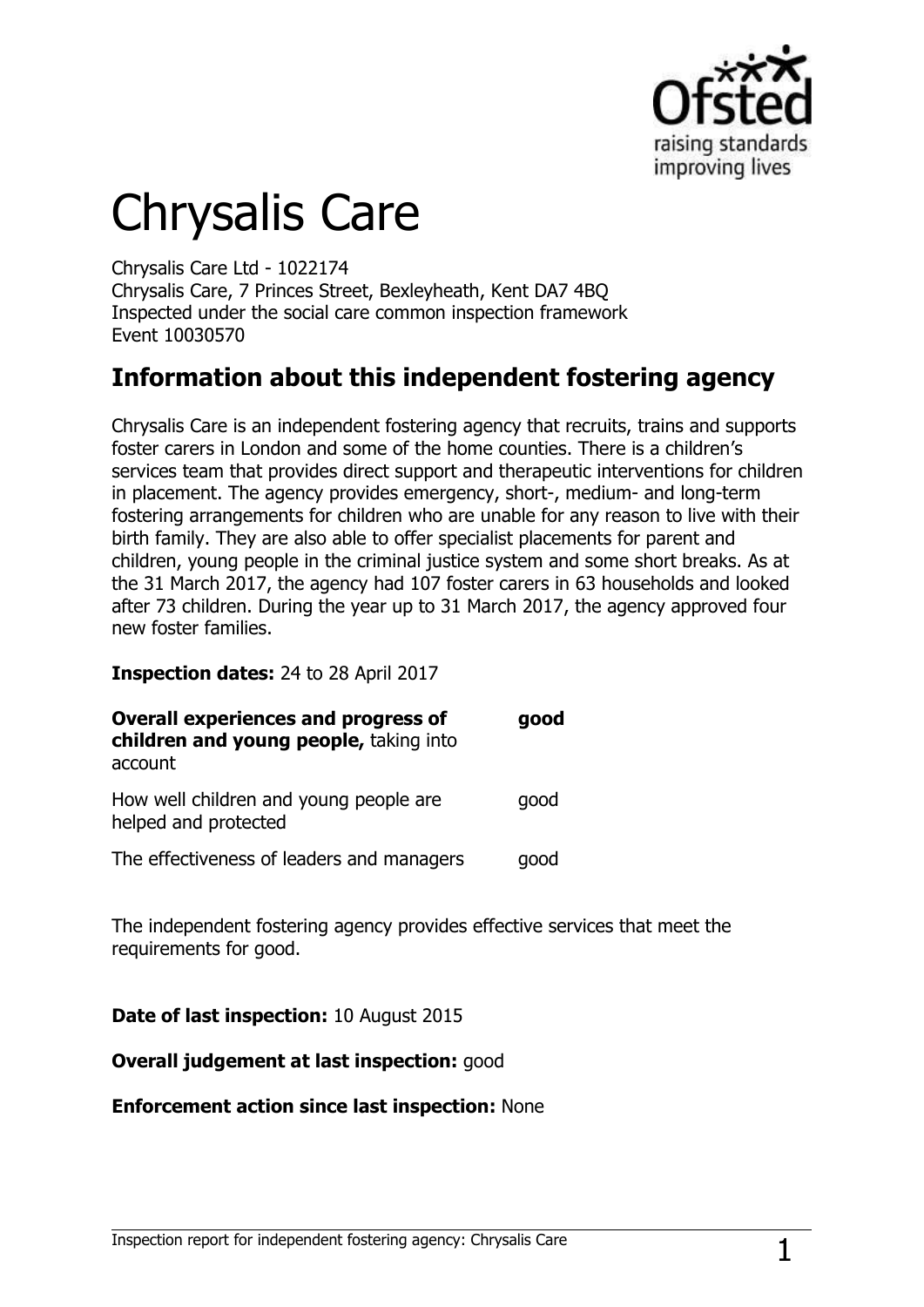

# **Key findings from this inspection**

This independent fostering agency is good because:

- Children and young people live in stable and consistent placements.
- Good support is offered to foster carers by the agency, to maintain and sustain placements. Social workers have worked for the agency for a long time and have established positive and supportive relationships with the carers they support.
- A number of young people in long-term foster placements go on to attend university and/or find employment.
- Children and young people have good opportunities and live with foster carers who are ambitious for them. An annual awards ceremony celebrates achievements.
- Foster carers and social workers working for the agency are experienced and are committed to meeting the needs of children and young people.
- Young people who have left care return to become young people's ambassadors for the agency.
- The training and development team offers a wide range of training for foster carers. It also links into the local safeguarding children boards in the areas in which its foster carers live.

The independent fostering agency's areas for development:

- A minority of carers have yet to complete their Training, Support and Development Standards within 12 months of their approval.
- The agency has not always updated the regulator about the conclusion of investigations into significant events or complaints about foster carers.
- On a few occasions important information from placing authorities is not on children's records and the agency has not been robust enough in its challenge about this.
- To improve the fostering agency's panel, the agency could expand the expert knowledge available in health and education. A regular slot for the additional business of the panel could help the panel to structure itself and be more effective in ensuring positive working together and sharing ideas about feedback and training.

To improve young people's opportunity of remaining in placement after the age of 18 years, the agency could promote and establish better working relationships with placing authorities to advocate for better transitions.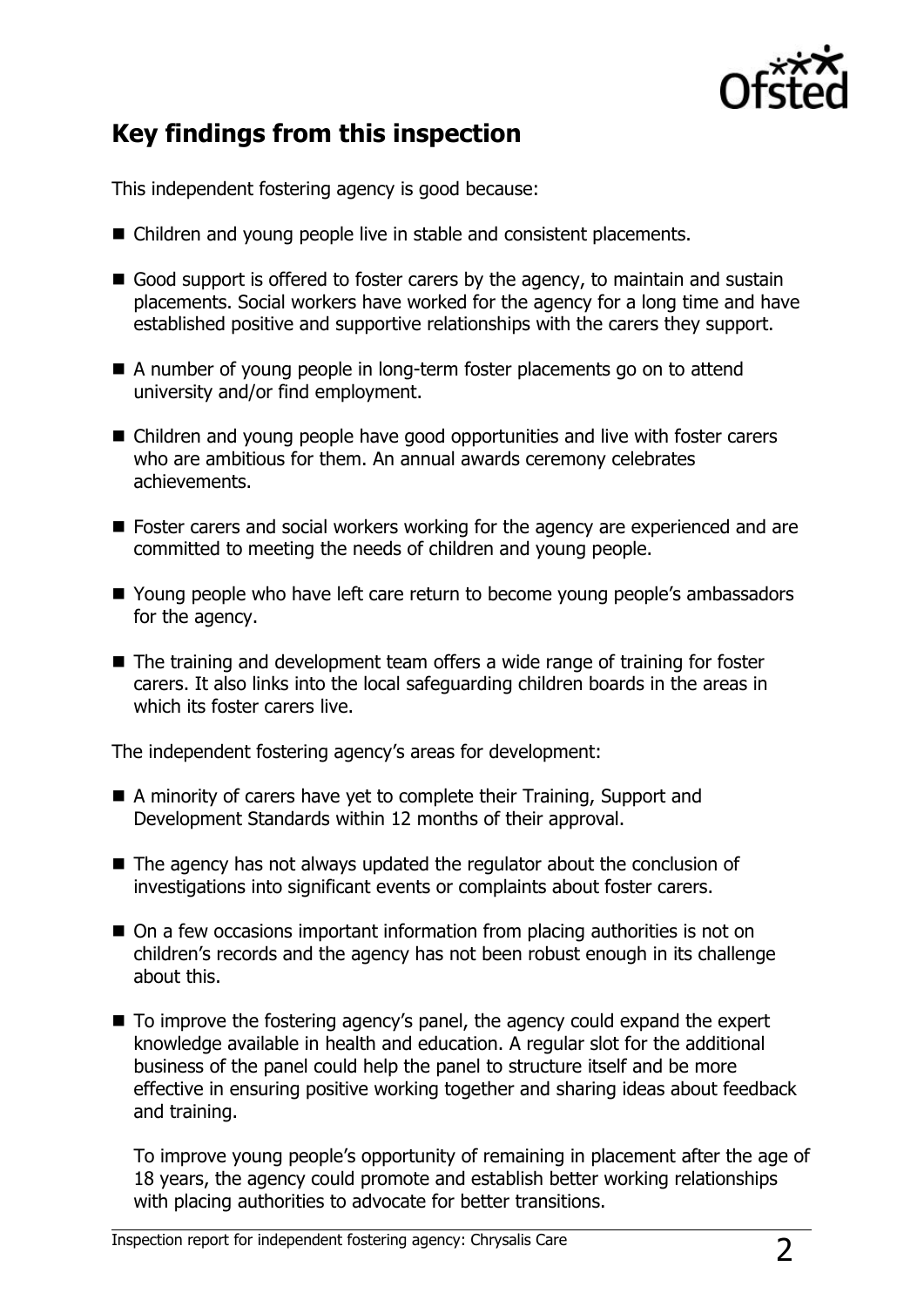

## **What does the independent fostering agency need to do to improve?**

### **Recommendations**

- **E** Ensure that the registered person has a system in place to notify, within 24 hours, persons and appropriate authorities of the occurrence of significant events in accordance with regulation 36. The system includes what to do where a notifiable event arises at the weekend. Where the significant event is in relation to an investigation, the agency will ensure that the regulator receives an update on the progress of the investigation. (national minimum standard 29.1)
- Ensure that foster carers can evidence that the Training Support and Development Standards have been attained within 12 months of approval and ensure that foster carers take up regular safeguarding refresher training. (national minimum standard 20.3)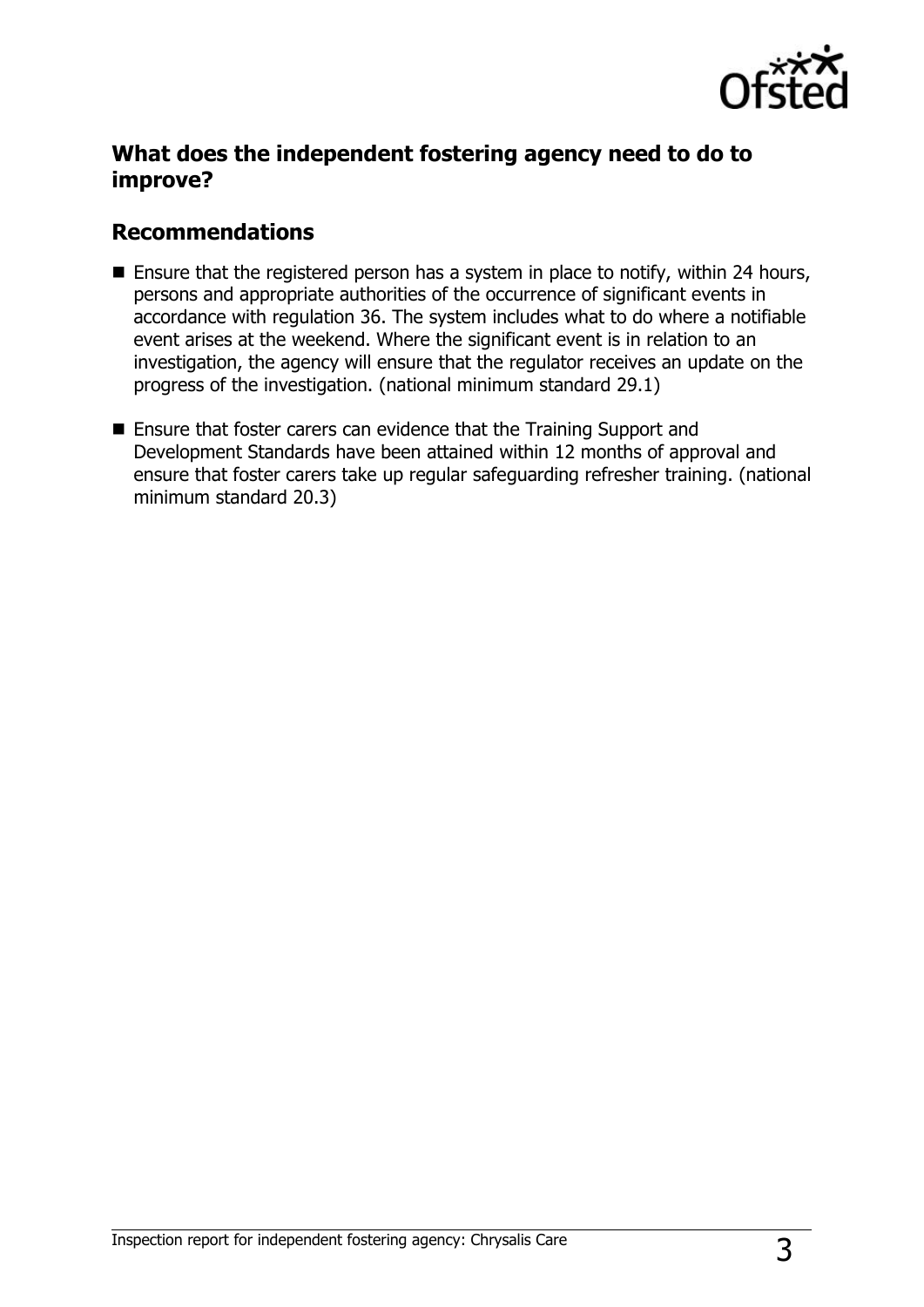

# **Inspection judgements**

#### **Overall experiences and progress of children and young people: good**

Children and young people experience stable and consistent foster care at this agency. Many have been in placement for over five years and some for over ten years. They have the opportunity to build trusted and secure relationships with their foster carers. This helps build excellent relationships and provides children and young people with stability and consistency of care. Foster carers know children and young people well, are inclusive and welcome them as part of their families. Children and young people say they feel accepted as part of the family and are included in everyday family events, such as weddings, holidays, days out and usual daily routines. One young person said, 'When I met X, something clicked, she just got me straight away.' Another young person said, 'I can tell my foster mum anything, I love both of them, I consider them to be my parents.'

Foster carers talk about the children and young people in their care as if they are their own children. During the inspection, carers spoken to had high expectations of the children and young people's ability to succeed and do well. This translated into positive advocacy and challenge towards those who held lower expectations for them.

Children and young people are making good progress from their starting points. For example, working part time while studying, being in full time education or employment or simply learning to accept boundaries and regulate their behaviour. Children and young people in long-term care are achieving high standards in education with significant numbers going on to attend university.

Respite care is only provided when necessary. Foster carers are supported in a range of other ways to care for children and young people and only request respite if this is really needed. In the case where foster carers are managing children or young people with highly complex needs, respite is sensitively arranged. For example, one young person requested a break from her foster carer and was supported to choose an alternative short-term placement to give her and her foster carers a break.

Children and young people are supported in a variety of ways to give their views about their day-to-day care and important decisions in their lives. For example, views are sought for foster carers' annual reviews and young people assist with staff interviews. The agency supports young people to seek and use advocates appropriately, for example around decisions on placement transitions.

All school age children and young people are on roll at school, college or on a work experience placement. They are all learning and making good progress. For example, two brothers placed together with foster carers have made excellent progress in their studies. The schoolteacher says 'The boys are doing phenomenally well. When they first came there were gaps in learning, they get a lot of support at home, which is very obvious.' In addition, some young people have achieved good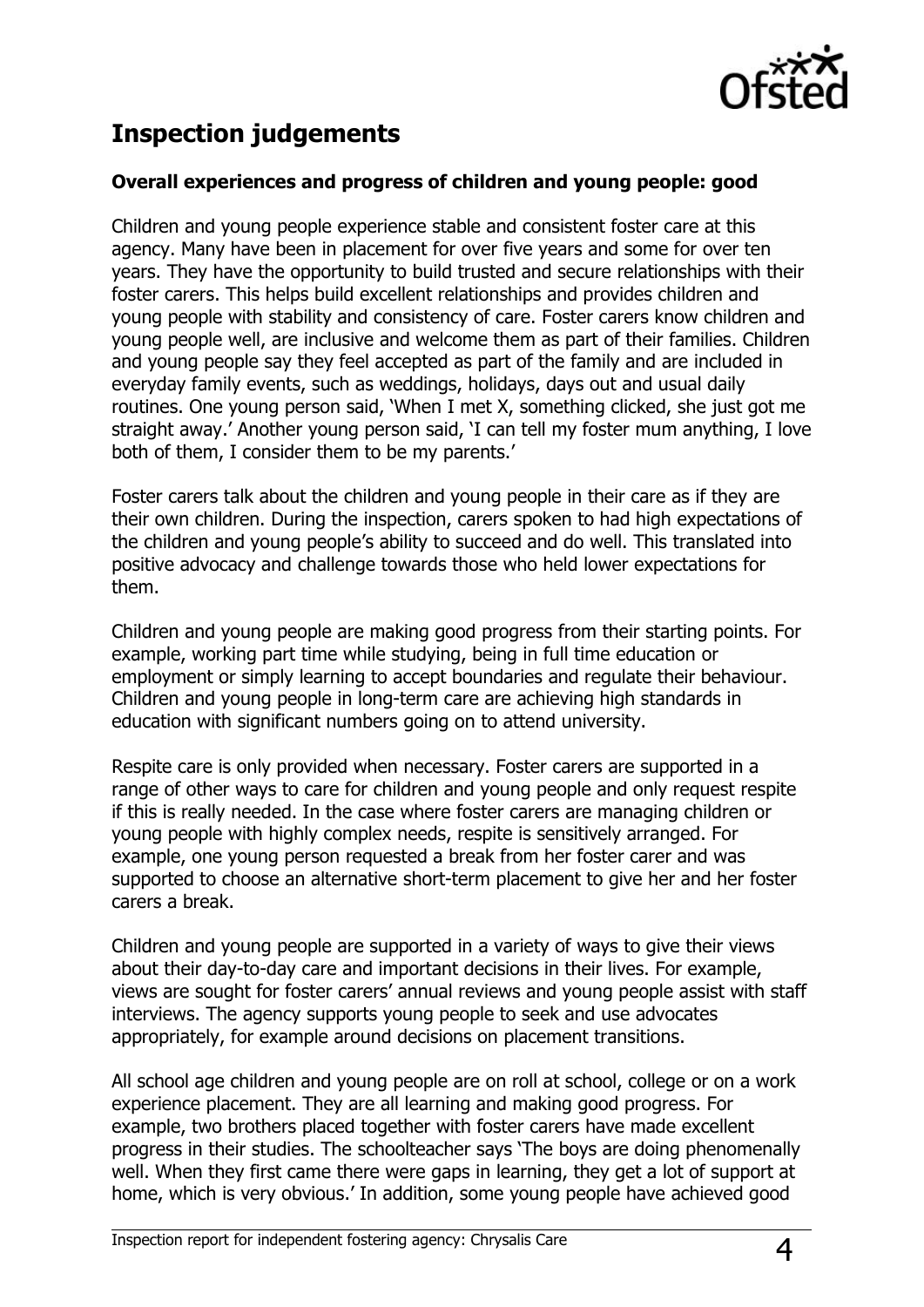

GCSE results and some have gone on to attend university. When children and young people are struggling at school, the agency puts in additional support in the form of paying for additional tuition and has at times run a homework club. In some cases, the agency has offered one-to-one support, including educational activities, for example, when children and young people are on a reduced timetable or have a fixed-term exclusion. This helps to support and sustain placements when there are difficulties.

The agency has a specialist children's services team, which provides an excellent range of therapeutic services, social, educational and recreational opportunities. Supporting social workers can refer children and young people for a range of services, including direct work, play therapy, educational support or transport support to and from school. The children's services team also organises a range of events including a young people's group, school holiday activities, a Christmas party and an annual awards event.

Many of the children and young people looked after by the agency are attending extra-curricular clubs, activities and participating in community, sporting and other events. One young person holds the under-17 national record for running the 800 metres and has represented Great Britain at the World Junior Athletics Championships in this event. Foster carers are inclusive of children and young people and take them on holiday. A brother and sister spoken to at the inspection had just returned from an Easter break in Dorset with their foster family.

The children's services team also offers independence assessments and training for young people who are over 16 years of age. This involves an assessment to determine what skills the young person already has and what areas need development. Staff speak to teachers, foster carers and parents to complete this assessment and then devise an independence training programme. Young people are well prepared in everyday skills they need when they leave care.

The agency begins to consider arrangements for young people leaving care early on, including whether they want to remain with their foster carers after their 18th birthday, under the 'staying put' arrangements. Whether young people can stay is also determined by placing authorities' own criteria and policies. Chrysalis Care senior management negotiate and advocate to formalise 'staying put' arrangements for all young people who wish to stay with their foster carers, however in a minority of cases the agency has not provided robust challenge when decisions are not in young people's best interests. For example, via advocates, judicial review or writing to directors of children's services. Despite this, since the last inspection in August 2015 to date the agency facilitated 13 out of 16 young people to remain with their foster families for various periods of time post 18 years, under formalised and recognised 'staying put' arrangements. Some young people have remained with their foster carers' post 18 years without placing authority support, relying on the goodwill of foster carers or under private arrangements. This is a testament to the commitment of foster carers and their relationships with young people.

Children and young people are helped to be as healthy as possible, and when they have more complex health needs, these are being met well with support from the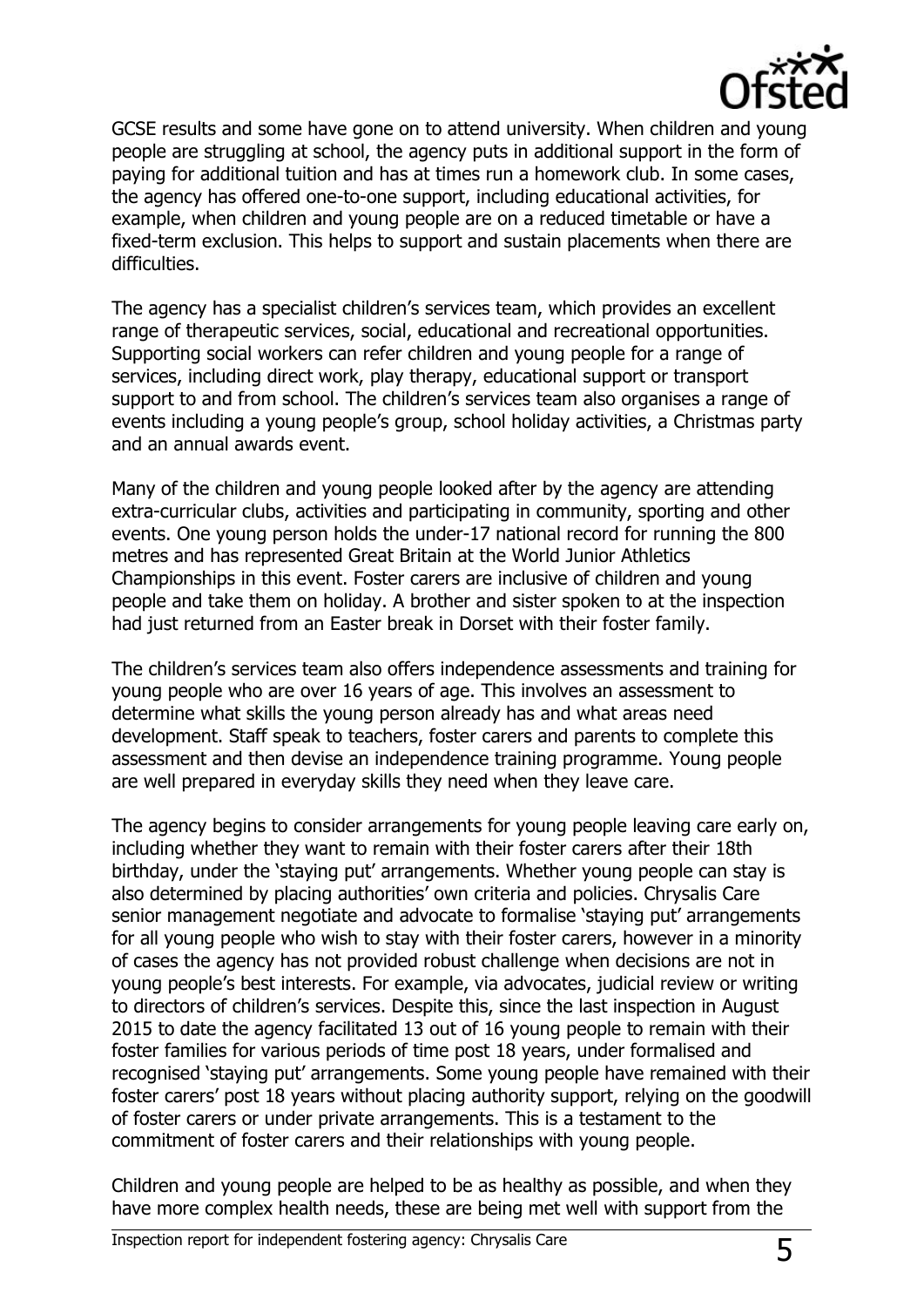

agency. For example, ensuring that both foster carers and supporting social workers had training in percutaneous endoscopic gastrostomy feeding to meet children and young people's needs. Training to meet health needs is targeted specifically to meet the needs of children placed. For example, the training and development team, plans training for the year ahead by considering the training needs raised in foster carers' annual reviews and social workers' appraisals.

The agency offers good support to foster carers and specialist help to children and young people to support individual needs, such as emotional needs and needs arising from children and young people's past traumatic experiences. The agency has developed good working in partnership relationships with children and adolescent mental health services, educational staff and placing authority social workers. The workers providing care and specialist support are experienced, appropriately qualified and well supervised. Placements have been supported by regular social work visits, telephone calls and direct work, and this has helped to avoid breakdown. Additional support services are provided in a clear, structured way and the need for these are regularly reviewed.

The agency provides a positive welcome for children and young people moving into foster care. Welcome packs, memory boxes and information about what to expect from the agency and other services, including how to complain, are made available. All the children and young people spoken to during the inspection described positive introductions and said they had been able to visit their carers prior to moving in. All of the agency's foster carers prepare a family book after their approval as carers. This book is then adapted for individual children and young people and shared prior to any placement, so that they know what to expect when they move in.

Children and young people are well matched with foster carers. There have not been any unplanned endings since the last inspection in August 2015. Some children and young people have moved placements due to the combination of complex needs and sibling groups, but with time for some planning and negotiation. When it has been obvious that a child or young person's needs are not being met, placement stability meetings consider what additional support can be offered to prevent breakdowns if possible.

Children and young people experience clear boundaries and are treated with dignity and respect. When cultural, religious or language needs are not immediately met within a placement, the agency and foster carers are aware of the deficits, and make efforts to ensure that these needs are met. For example, when a Muslim child was placed with Hindu foster carers, arrangements were made for continued attendance at the local mosque.

The agency supports positive contact with parents, with many foster carers supporting this. For example, one foster carer sends text messages for a parent with learning difficulties to remind them when to attend contact. One foster carer commented that they regularly support contact and stay with the extended family of the birth parents to facilitate this contact. When possible, children remain placed with brothers and sisters. This helps them to maintain their identity and culture and keep them in touch with important people in their lives.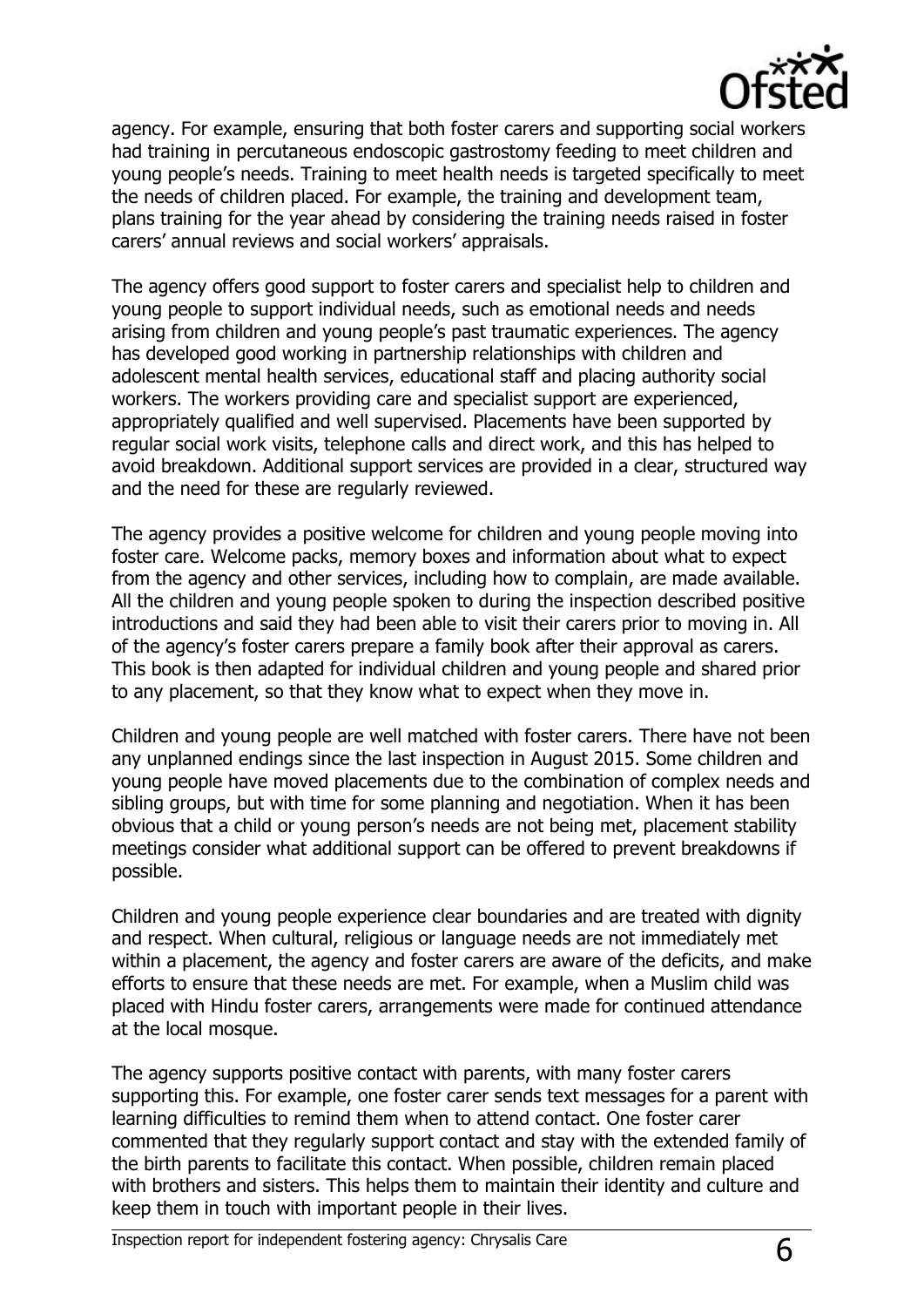

Foster carers receive fantastic support, which is undoubtedly helping them to provide high quality care. Good-quality training, support groups, individual support and supervisions are all offered consistently. Foster carers received helpful out-ofhours support and they report that all staff from administrative through to directors are helpful and supportive.

Prospective foster carers told the inspector they felt very welcomed and valued. One stated that she chose this agency as they got back to her promptly, were helpful, friendly and informative. This carer had attended other agencies' open evenings, but was already on the skills to foster course with this agency before some of the other agencies even contacted her back. Foster carers felt well prepared and informed throughout the assessment process. One foster carer says of the group training, 'The group was small and very helpful. We were encouraged and felt safe to ask questions, it was a good course, we came away from every session feeling that it was valid.'

The agency has appointed three young people who have left care as ambassadors. These young people have spoken at the skills to foster preparation groups, helped to interview staff and made presentations at the annual awards ceremony. One young ambassador said, 'I had low self-esteem, but this role has helped me feel valued.'

The agency holds an annual awards ceremony, where children and young people's achievements are celebrated and recognised. All foster carers, placing authority social workers, supporting social workers, children and young people are invited to attend for presentation of certificates and prizes, and a fun evening is had.

#### **How well children and young people are helped and protected: good**

Safeguarding is at the centre of this agency. Young people spoken to say they feel safe. For example, one young person said, 'I feel safe, I have one-to-one attention and it really feels like my family.' The safety and welfare of children and young people take priority for foster carers and agency staff. The agency staff and foster carers know the children and young people well, including their vulnerabilities and associated risk factors. Foster carers receive the information they need to understand children and young people's backgrounds, which helps them understand underlying causes of displayed behaviour.

Children and young people have clear placement plans and risk assessments that are created by placing social workers, supporting social workers and foster carers together. These identify the history and likely risk factors and give strategies and support or services to reduce risks of harm.

Children and young people are supported to learn independence skills and take ageappropriate risks. For example, joining activities, negotiating and having a say in contact arrangements and decisions about the safety of specific activities. Since the last inspection in August 2015, some work was undertaken on allowing young people to take reasonable risks and learn from these. Similar issues, which have arisen since then, have been negotiated quickly through work with the carers. The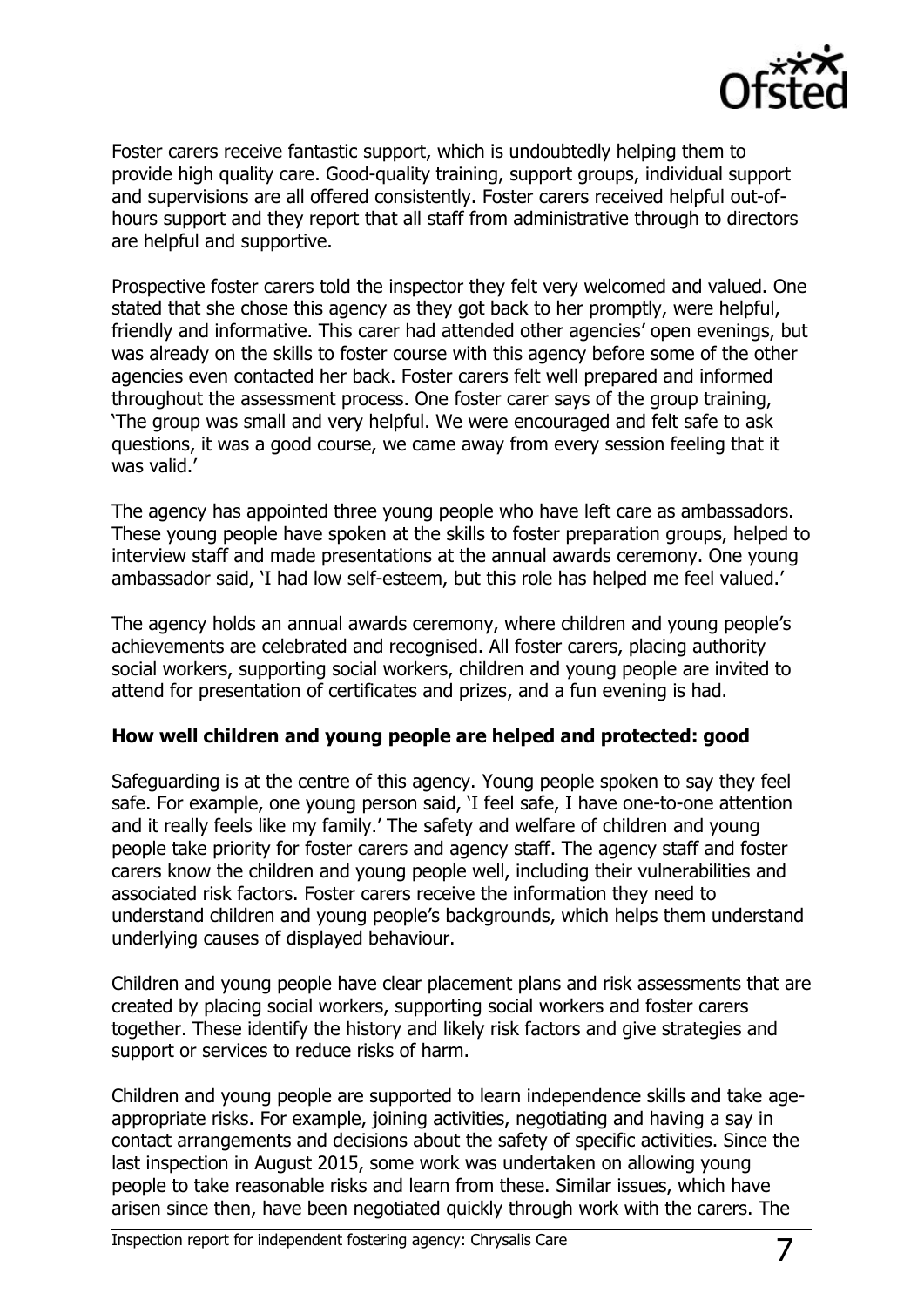

agency have responded well to ensure that carers and/or placing authorities are not 'risk-averse' and this has allowed children and young people to enjoy activities without unnecessary restrictions.

Safe recruitment practice is evident in both staff recruitment and in the assessment of foster carers. All necessary checks are undertaken, including checking identity, following up name changes, checking with previous employers, ensuring that police, local authority and health checks are completed and taking up references. All these checks and more help to identify any potential risks and prevent unsafe people gaining access to children and young people.

Safeguarding is central to the assessment, preparation, supervision and training of foster carers and routinely includes information about children who are missing and vulnerable to sexual exploitation. Wider safeguarding issues, such as the risk of radicalisation, are not yet included in preparation training, although they are available as separate courses for all staff. Most of the social work staff have now completed this training. However, not all foster carers have yet undertaken this training.

The agency has two referral and duty officers who screen all the incoming referrals and carefully match them with foster carers, taking into account foster carers' skills, and the children and young people's needs, including those already living at the home. When there are already children and young people in placement, the agency speaks with the placing authority before agreeing placements. The referral and duty officers work closely with supervising social workers and managers to ensure that suitable matches are made at the point of referral. The agency makes ethical decisions and does not make placements if they cannot meet the child or young person's needs.

The agency has a learning and development team, which sources excellent training for foster carers. They liaise with the local safeguarding children boards in all the areas that their foster carers live and link into their safeguarding and child protection training events. A training matrix is available for foster carers on the website so that they can see training coming up and make applications. The learning and development team also targets specific foster carers to ensure that mandatory training is completed. There have been improvements in ensuring that foster carers take up and complete the Training, Support and Development Standards within one year of being approved. However, there are still some foster carers who are yet to complete this essential training. Despite this deficit, no children or young people have been placed at risk. The agency has commissioned some independent social workers to work with specific carers on a one-to-one basis, offering training in evenings and at weekends to ensure that this training is completed.

Reviews of foster carers' approval take place within statutory timescales. Supervising social workers provide detailed reports for the panel, indicating strengths and areas for training and development. Children and young people are supported to contribute to their foster carers' review by the children's services team. The fostering panel gives each review proper scrutiny and picks up areas where further work or training are required. This ensures that issues such as incomplete training are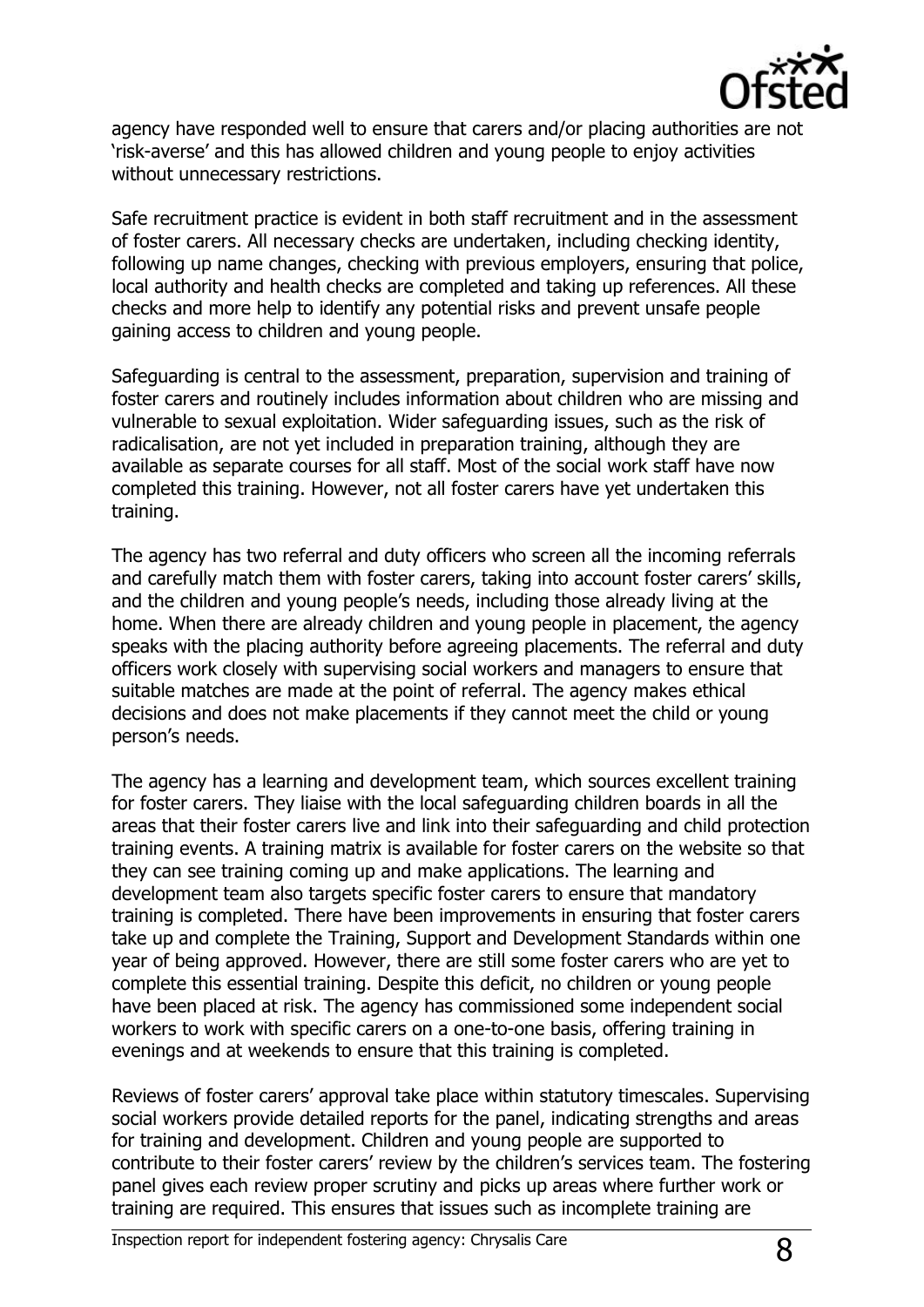

consistently addressed.

Supervising social workers regularly inspect the foster carers' homes to ensure that they are providing an acceptable home for children and young people, which is free from any health and safety hazards. The agency also undertakes unannounced visits to foster carers and routinely sees children and young people alone. Children and young people are asked to provide feedback and share any concerns or worries about the care they receive. This provides an additional level of scrutiny to the quality of care provided and offers a further safeguard for children and young people.

The agency has strong working relationships with placing authorities and works well in partnership to address any safeguarding concerns. The local authority designated officer says that there have not been any safeguarding allegations raised since the last inspection in August 2015, but was aware of the agency being within area. Wider collaboration with the designated officer, and establishing further links with other key safeguarding partners, such as the looked after children nurse and the local police, and inviting them to young people's groups or events would be beneficial on occasion.

The agency runs regular support groups for foster carers where they discuss safeguarding issues, such as restraint, bullying, risks associated with the internet or children going missing.

When children or young people go missing from care or are absent without permission, foster carers act quickly in partnership with other agencies, including the police and emergency duty teams, to ensure that they are safe. Foster carers have a good awareness of the potential risks of sexual exploitation and have attended specialist training to understand these issues. Children and young people placed with this agency seldom go missing. Staff and carers' knowledge of how to keep young people safe from a range of issues, including bullying, social media and grooming, is good.

When there have been issues of concern, children and young people can access one-to-one support from the children's services team. The agency also has good links with the children and adolescent mental health services, where a more specialist response can be sourced if needed. The agency keeps the regulator notified of significant events or incidents. These notifications allow the regulator to see what is happening and how the agency is responding to keep children and young people safe. Although notifications of events are clear and actions taken are appropriate, the agency has not always updated the regulator with the outcome of incidents or investigations.

Children and young people know how to complain. The agency provides a comprehensive children's guide, which is targeted at specific age ranges and gives clear information about how to complain. This guide is given to children and young people when they are first placed and is easily available on the agency website. There have been no formal complaints recorded directly from children since the last inspection. When children and young people are unhappy about the care they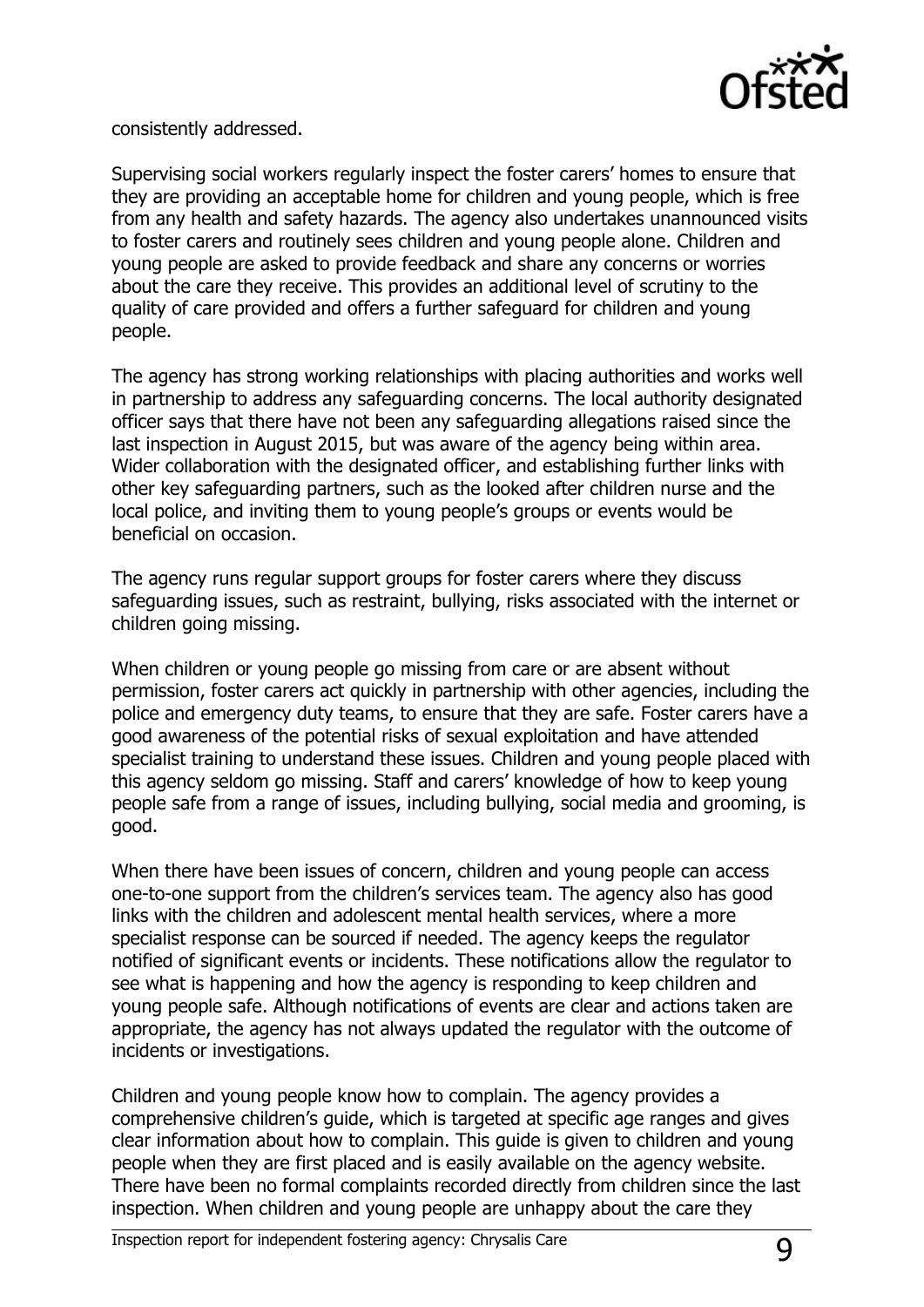

receive, they have raised issues with supervising social workers. Examples of this are a young person requesting respite care to have a break from her carers, and another young person challenging his foster carers about the age they considered appropriate to have a mobile phone. The agency does not yet record these as complaints and deals with them in line with its complaints procedures.

#### **The effectiveness of leaders and managers: good**

The last registered manager left the service in December 2016. The lack of a registered manager has not had a detrimental impact on the functioning of the agency. The agency has kept the regulator informed about the appointment of a new manager in March 2017. She has worked for the agency since 2008 as a senior practitioner and practice manager with a remit for safeguarding and supervision of staff. She also took on responsibility for recruitment of foster carers in 2015, so knows the working of the agency well. She was going through the registration process with Ofsted at the time of this inspection. She is also a qualified social worker with many years of experience of working in fostering.

The agency has strong leaders and managers. It is an established agency with a long history of providing quality care for children and young people. The agency has successfully grown and developed over the past two decades and now has a training and strategic development team, a designated referral and duty officer and a children's services team as well as a supervising social work team. The leadership team provides strong role models for the agency and bases its practice on children and young people's best interests.

The staff team, foster carers, children and young people describe a 'family feel', to the agency. One young person said, 'I can go in and talk to any of them in the office, they are all like my family or personal counsellors.'

The agency is well staffed and resourced. However, since the last inspection, there have been several staff leave and a change in the registered manager. Although these changes have not been seamless, as there have been some additional tasks for others and some information and systems have suffered slightly, overall the changes have been managed well. The presence of the long-standing responsible individual and agency decision-maker, combined with a stable staff team in general, have meant that staff continue to feel safe and supported in their roles.

The staff team is extremely experienced, highly motivated and committed to providing the best outcomes and experiences for children and young people. Children and young people's experiences and outcomes remain extremely good as a direct result of what the agency staff and foster carers, driven by motivated leaders and managers, are doing.

The agency has a good sense of its own strengths and areas for development. There is good internal monitoring of the quality of the care provided. The manager completes regular six-monthly reports on the work of the agency and submits these to the regulator with an action plan to develop the service further. Leaders and managers show that they are planning and thinking about children and young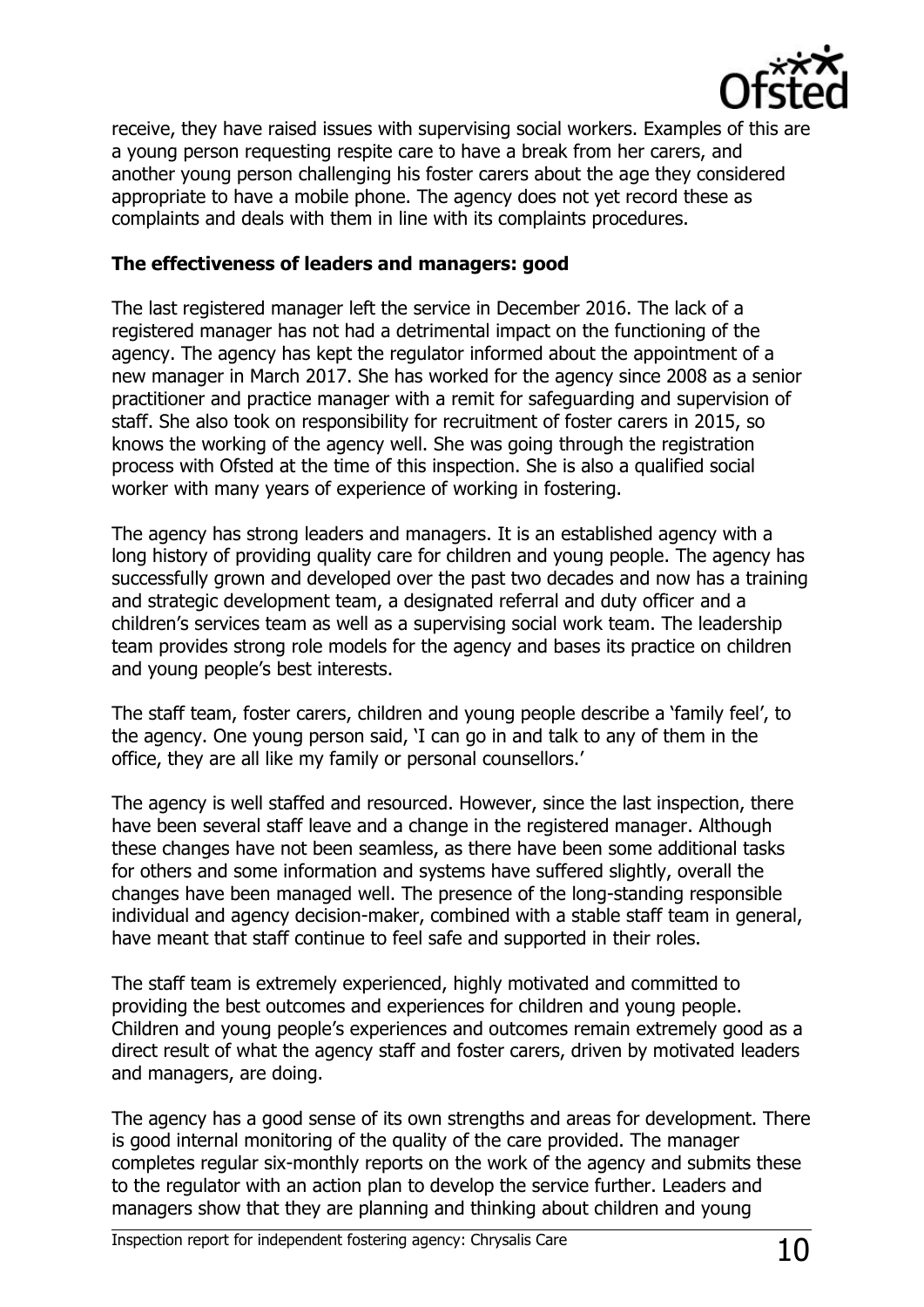

people's needs in the development and training programme for staff and carers. They have acted on the recommendations made from the last inspection, showing they can act on advice.

Complaints are responded to quickly, and robust follow-up with placing authorities takes place. When needed, investigations or reviews happen and outcomes are reported to placing authorities. Leaders and managers challenge placing authorities when they do not feel that appropriate actions are taken, for example in ensuring that a safeguarding matter was properly considered.

Despite good challenge to placing authorities in respect of safeguarding, a less robust approach is taken with regard to young people staying with foster carers after the age of 18 years. Improving relationships with placing authorities and providing challenge at the highest level in placing authorities to improve this area of the service would benefit young people leaving care. One young person says, 'It was a shock how I moved, it was very quick and I didn't want to go.'

Leaders and managers know the children and young people well and are involved in running the children's groups and various events throughout the year. The agency has appointed young ambassadors to the service and they have contributed to the training of foster carers. The annual awards is another example of how leaders and managers know the children and young people being looked after by the service and what they are up to.

Staff feel that supervision, induction and probation are good. They feel part of a bigger team and they feel respected and supported by the leaders and managers. They describe reflective supervision, which gives clear guidance on important issues and is open and transparent. Both directors, the responsible individual and the decision maker provide effective support and supervision to the manager, giving clear guidance and direction about the overall vision of the service.

The fostering service maintains good electronic records and strives to be a paperfree service. The inspection identified minor weaknesses in some records, although this caused no direct impact on children and young people.

Foster carers report having regular and high quality support and supervision. Foster carers were unanimous in their praise at the level of response they received, and in some cases this helped them to continue to care for children and young people with high level and complex needs, where they may have otherwise given up.

Recruitment of carers has slowed and this is combined with the agency losing carers from specific diverse backgrounds in the last year. The agency is aware of this and is actively advertising through social media and actively targeting publications to ensure recruitment of carers to match the needs of children requiring placement.

The panel promotes safe and secure placements and actively engages with the agency without being collusive. Panel minutes and decisions are clear, well thought through and identify areas of discussion or disagreement. The panel quality assures assessments and reviews and the agency is continuing to improve these documents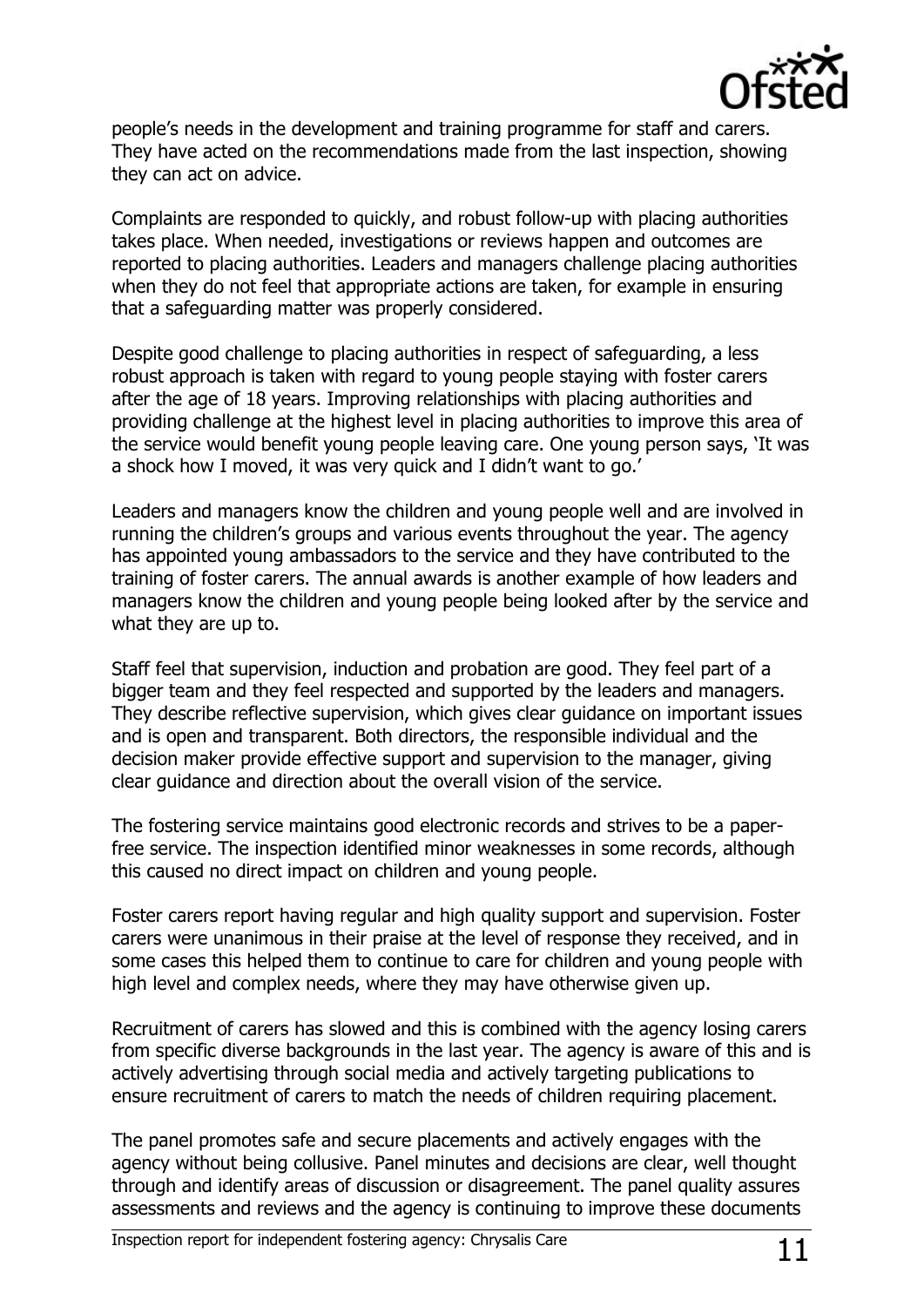

in response to feedback. The panel chair has brought more structure and rigour to the system and has plans to continue this work to ensure that supervising social workers understand what foster carers require to fulfil the standards and evidence these, particularly in relation to mandatory training.

The panel has a good mix of gender and diversity and includes a medical adviser (although not sitting at every panel) and a previously looked after young person. It would be improved by having more expertise in health and education. Panels sit regularly and are quorate. The panel chair and the agency plan some developmental training days together and plan to develop the minutes for the business part of panel meetings. Overall, the panel makes child-focused decisions and gives good scrutiny and gatekeeping for the agency.

The agency decision-maker is appropriately qualified for her role and understands the law, process and regulation, which guides the work of the panel. She is able to challenge the panel and request further clarification, information or work if necessary.

The agency has good working relationships with placing authorities. One commissioner said, 'They are one of our top providers; we have good relationships, it has been the same officers and we have built good relationships with them over many years.'

## **Information about this inspection**

Inspectors have looked closely at the experiences and progress of children and young people. Inspectors considered the quality of work and the difference made to the lives of children and young people. They watched how professional staff work with children and young people and each other and discussed the effectiveness of help and care provided. Wherever possible, they talked to children and young people and their families. In addition, the inspectors have tried to understand what the independent fostering agency knows about how well it is performing, how well it is doing and what difference it is making for the children and young people who it is trying to help, protect and look after.

Using the 'Social care common inspection framework', this inspection was carried out under the Care Standards Act 2000 to assess the effectiveness of the service, how it meets the core functions of the service as set out in legislation, and to consider how well it complies with the Fostering Services (England) Regulations 2011 and the national minimum standards.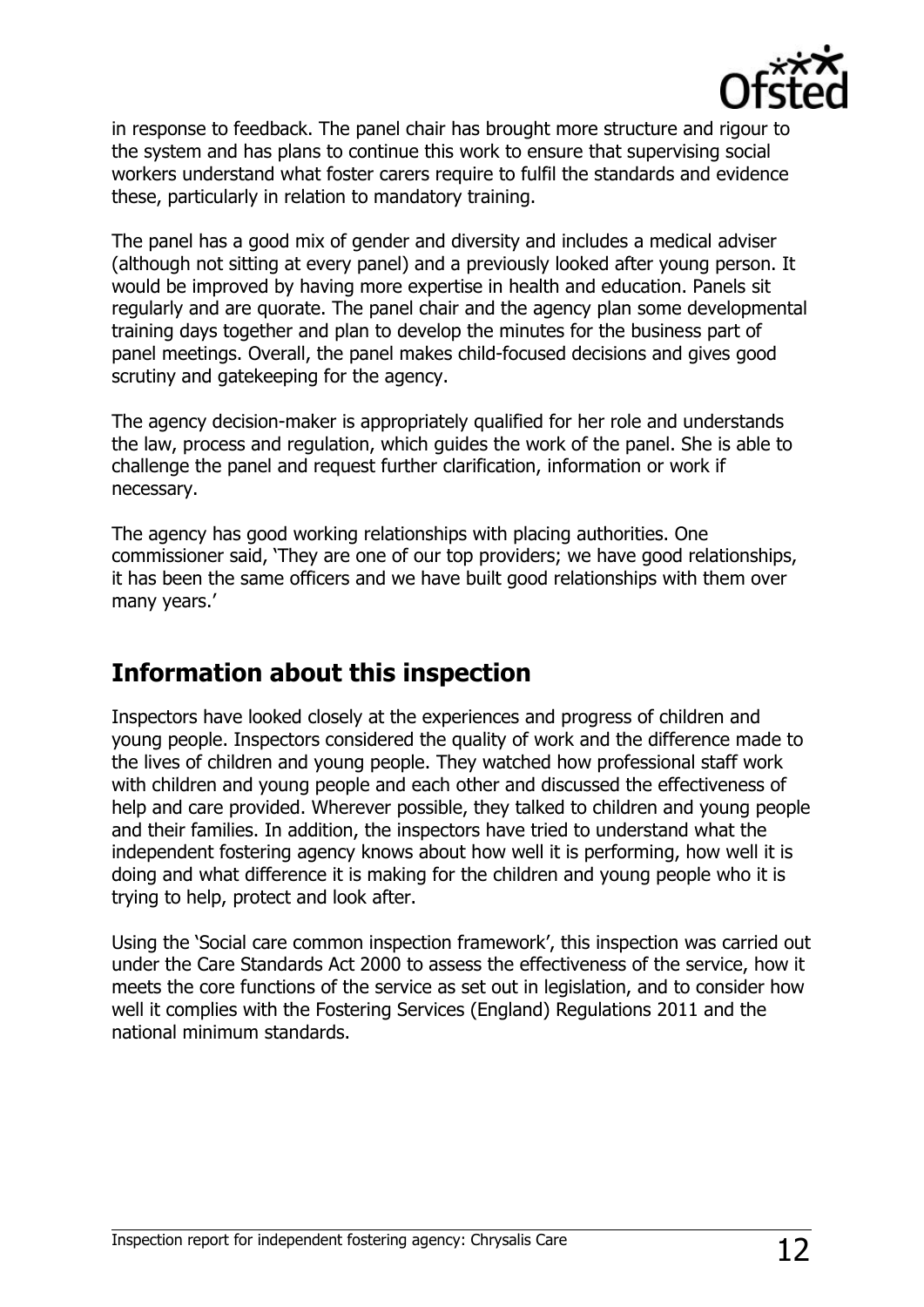

## **Independent fostering agency details**

**Unique reference number:** SC036587

**Registered provider:** Chrysalis Care Ltd

**Registered provider address:** Gransden, East Hill Road, Knatts Valley, Sevenoaks, Kent TN15 6YB

**Responsible individual:** Alle Pflaumer

**Registered manager:** Post vacant

**Telephone number:** 0208 298 2800

**Email address:** info@chrysaliscare.org

## **Inspector**

Christine Kennet, social care inspector